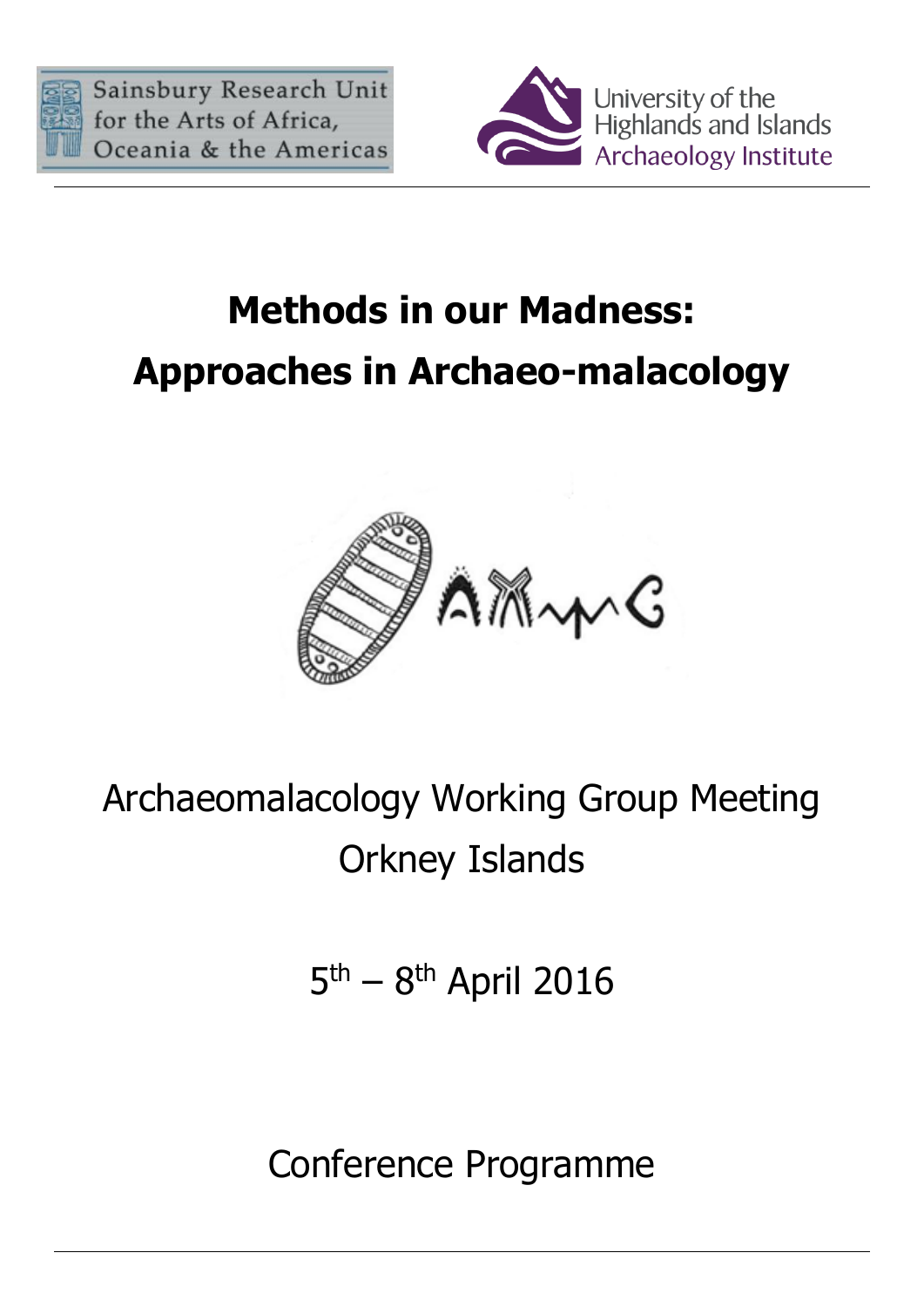|       |             |       | 5TH APRIL 2016                                                                                                                                                                                            |                               |
|-------|-------------|-------|-----------------------------------------------------------------------------------------------------------------------------------------------------------------------------------------------------------|-------------------------------|
| 09:00 |             | 10:00 | Registration                                                                                                                                                                                              |                               |
| 10:00 | $\sim$      | 10:30 | Welcome and Introduction                                                                                                                                                                                  | Annalisa Christie             |
| 10:30 |             | 11:00 | S'Illot Des Porros During The Naviforme<br>Period. Occupation, Functionality And<br>Management Of Meat Resources                                                                                          | Lua Valenzuela                |
| 11:00 |             | 11:30 | <b>Break</b>                                                                                                                                                                                              |                               |
| 11:30 |             | 12:00 | Dentalium Shells At Harappan Settlements<br>In Gujarat: Used Or Accidental Intrusions?                                                                                                                    | Arati Deshpande-<br>Mukherjee |
| 12:00 |             | 12:30 | Effects of cooking on mollusk shell<br>structure and chemistry: implications for<br>archeology and paleoenvironmental<br>reconstruction.                                                                  | Stefania                      |
| 12:30 |             | 13:00 | A Biologist'S Observations On The Use Of<br>Mollusca By The Xhosa Peoples Of South<br>Africa.                                                                                                             | Maureen Moore                 |
| 13:00 |             | 14:00 | Lunch                                                                                                                                                                                                     |                               |
| 14:00 |             | 14:30 | Shellfishing As Evidence For Cultural<br>Continuity And Divergence During The Late<br>Prehistoric In Wisconsin: A Comparative<br>Study Of Mussel Shell Use At Two Oneota<br>Localities                    | Rachel Mctavish               |
| 14:30 |             | 15:00 | Seasonal Patterns Of Coastal Resource<br><b>Exploitation By Mesolithic Groups:</b><br>Experimental Programme To Estimate<br><b>Annual Meat Yield Variations From Mollusc</b><br>Shells In Northern Iberia | Asier Garcia<br>Escarzaga     |
| 15:00 | $\sim 10^7$ | 15:30 | <b>Break</b>                                                                                                                                                                                              |                               |
| 15:30 |             | 17:00 | <b>Round Table: Socio-cultural Assessment</b>                                                                                                                                                             |                               |



AMMG

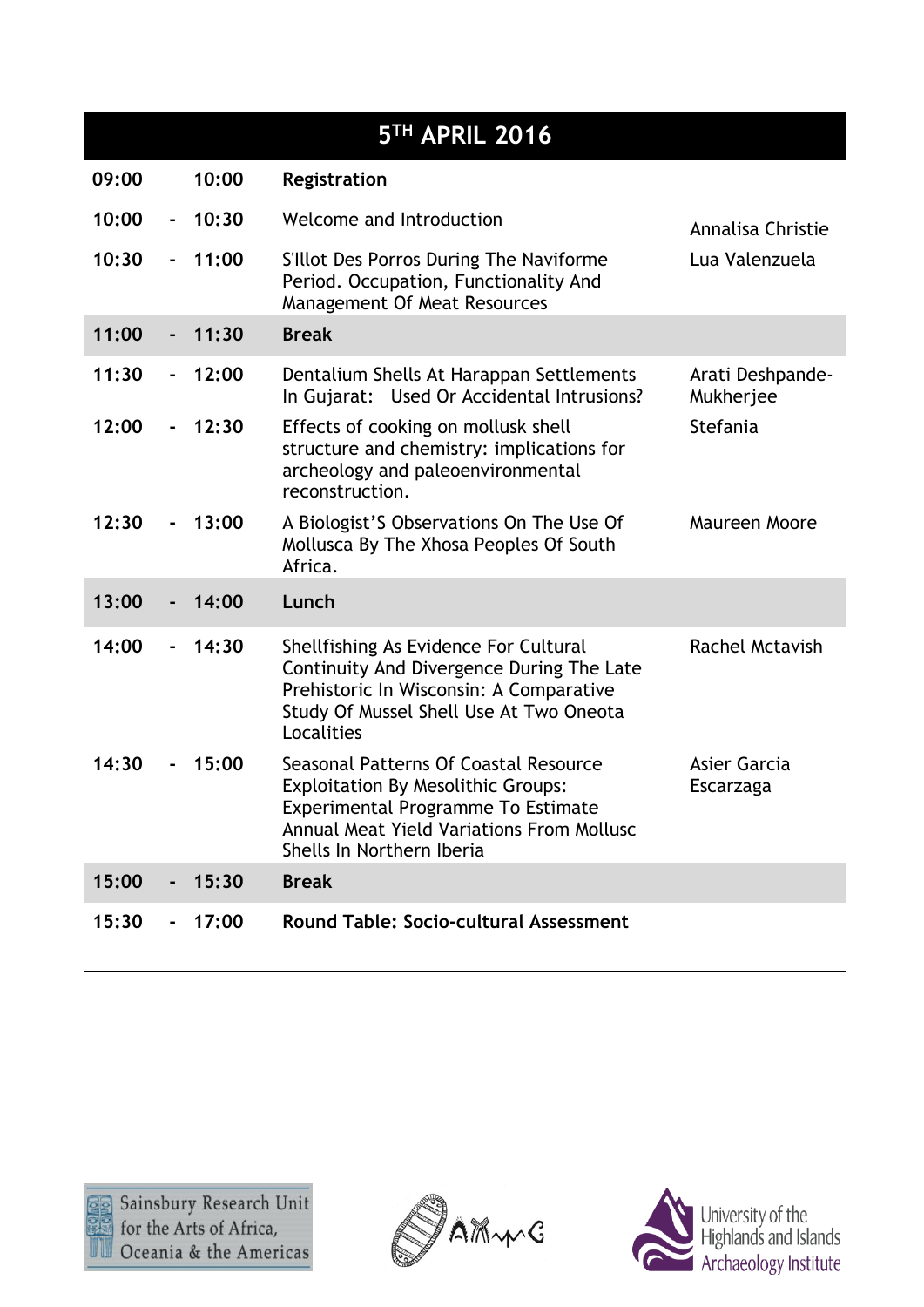|       |                 |          | 6 <sup>TH</sup> APRIL 2016                                                                                                                                         |                            |
|-------|-----------------|----------|--------------------------------------------------------------------------------------------------------------------------------------------------------------------|----------------------------|
| 09:00 |                 | 09:30    | The Re-Use Of Pinctada Margaritifera As<br>Raw Material For The Production Of<br>Religious Souvenirs In The Holy Land,<br>During The 19Th And Early 20Th Centuries | <b>Inbar Ktalav</b>        |
| 09:30 |                 | 10:00    | Seashells As A Symbolic Element And<br>Object Of Prestige In Ancient Sardinia                                                                                      | <b>Barbara Wilkens</b>     |
| 10:00 |                 | 10:30    | Cowrie Shells In Anglo-Saxon Graves: New<br>Examples From The East Of England                                                                                      | Julia Cussans              |
| 10:30 |                 | 11:00    | <b>Break</b>                                                                                                                                                       |                            |
| 11:00 | $\sim$ 10 $\pm$ | 11:30    | Shell Beads And Shellfish At Upper<br>Palaeolithic Manot Cave, Israel                                                                                              | Daniella Bar-<br>Yosef     |
| 11:30 |                 | 12:00    | Socio-Economic Value Of Cowrie Shells<br>Trade in the Indian Ocean                                                                                                 | Annalisa Christie          |
| 12:00 |                 | 12:30    | Shells As Building Material During The<br>Roman Age In Northern Italy: The Case Of<br>Aquileia                                                                     | Simone Dilaria             |
| 12:30 |                 | 13:30    | Lunch                                                                                                                                                              |                            |
| 13:30 |                 | $-17:00$ | Fieldtrip to Dingieshowe Eroding Shell Midden                                                                                                                      |                            |
| 19:00 |                 |          | Conference Dinner - Ayre Hotel, Kirkwall                                                                                                                           | <b>Booking</b><br>Required |

## **7 TH APRIL 2016**

**08:30 - 17:00** Tour of Orkney's Archaeological Heritage